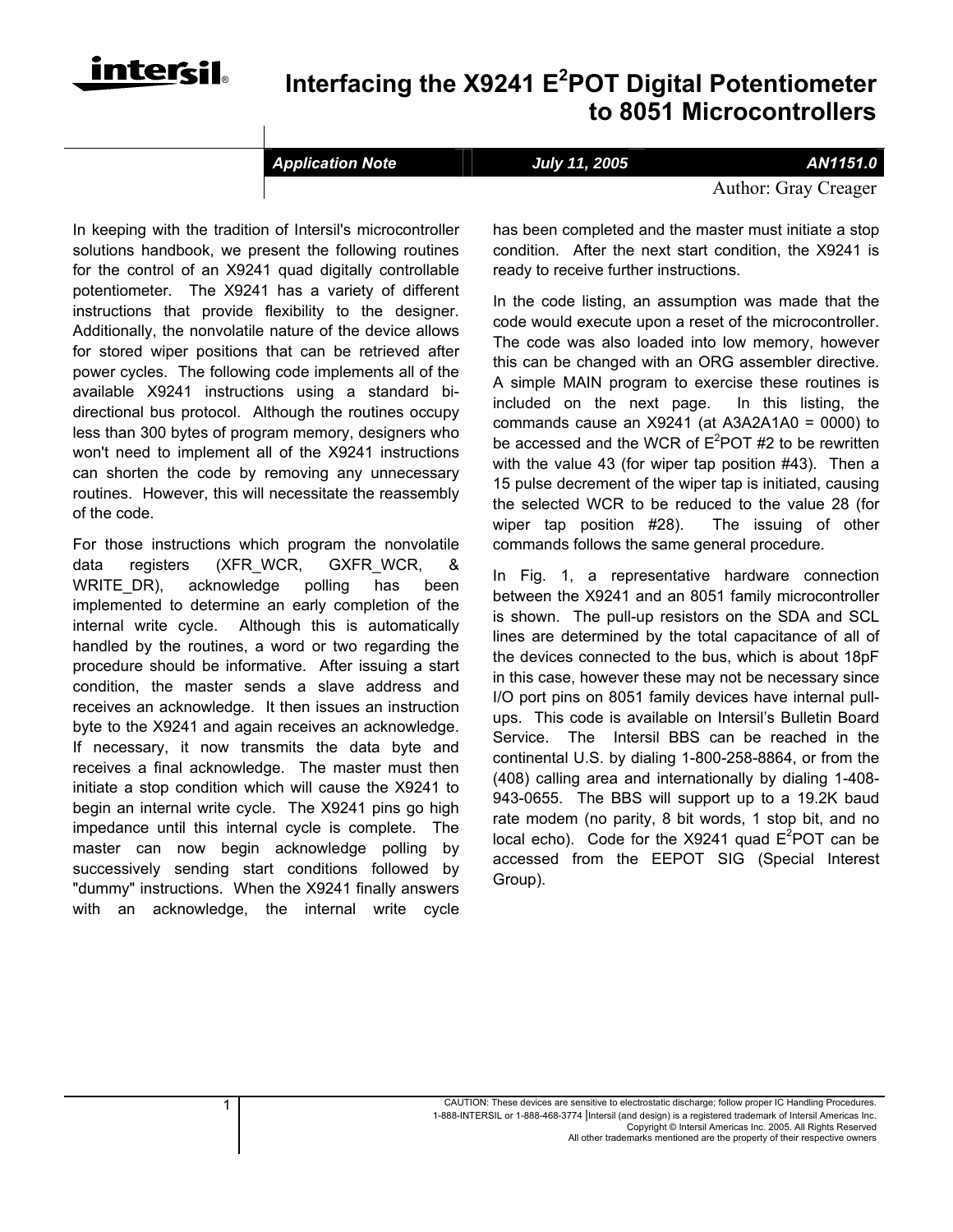| MAIN: | mov ADDR BYTE, #01010000b | :* LOAD SLAVE ADDRESS BYTE    |  |
|-------|---------------------------|-------------------------------|--|
|       | mov ID, #00001000b        | ;* LOAD ID BYTE (EEPOT #2)    |  |
|       | mov COMMAND, #4           | ;* WRITE TO WCR               |  |
|       | mov DATA BYTE, #00101011b | $:$ SET D5D4D3D2D1D0 = 101011 |  |
|       | call INTERPRET            |                               |  |
|       | mov ID, #00001000b        | ;* RELOAD ID BYTE (EEPOT #2)  |  |
|       | mov PULSES, #00001111b    | ;* DEC FOR 15 PULSES          |  |
|       | COMMAND, #32<br>mov       | ;* INCREMENT/DECREMENT WIPER  |  |
|       | call INTERPRET            |                               |  |
|       |                           |                               |  |

```
 etc...
```




 **Figure 1 - Typical connection between an 80C31 and an X9241 (with A3A2A1A0 = 0000)**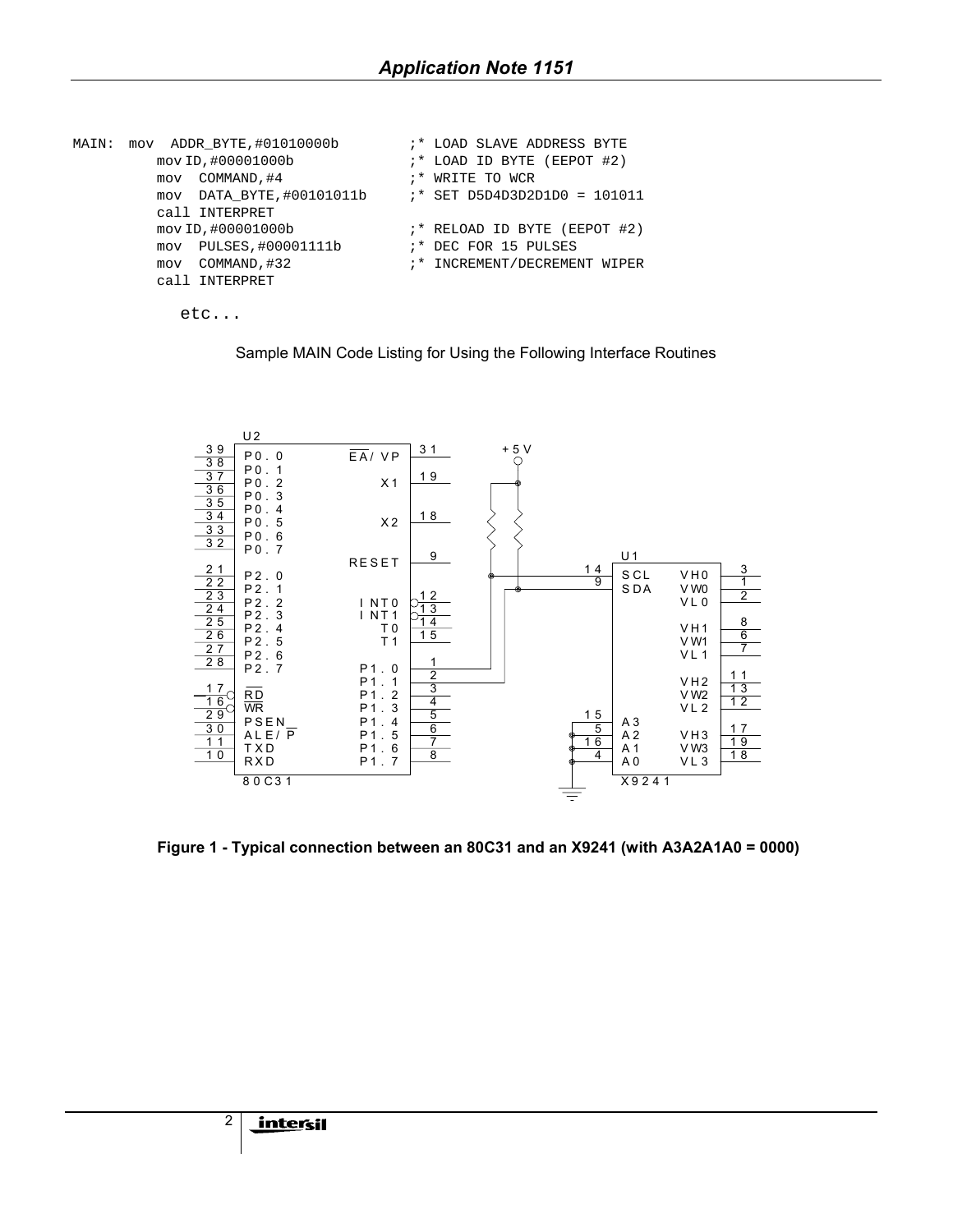$\mathbf{1}$  $\overline{2}$  $\cdot$  \*  $3<sup>7</sup>$ ;\* 80C31 MICROCONTROLLER ROUTINES FOR MANIPULATING AN X9241  $; *$  $\overline{4}$ OUAD EEPOT 5  $; *$ 6  $\cdot$  \* (C) XICOR INC. 1993  $7<sup>7</sup>$  $\cdot$   $\cdot$ GHC IV 8  $0090$ 9 SCL bit p1.0 ; \* 80C31 PIN USED AS SCL 0091 10 SDA bit p1.1 ;\* 80C31 PIN USED AS SDA 11 TEMP equ r1 ;\* SCRATCH REGISTER<br>12 COUNT equ r2 ;\* LOOP COUNTING REGISTER<br>13 PULSES equ r3 ;\* BITS -> DIR X###### (# = 1 or 0) REG REG REG REG 14 COMMAND equ  $r4$  ;\* INSTRUCTION (I.E. 0,4,8,12,16,...)  $; *$  BITS  $\rightarrow$  0 0 0 0 p1 p0 r1 r0 ID equ r5 **REG** 15 **REG** REG 17 DATA BYTE equ r7 ;\* BITS -> CM DW D5 D4 D3 D2 D1 D0 18 19  $\cdot$   $\cdot$  $20$ ;\* INSERT A "JUMP TO MAIN" INSTRUCTION INTO 80C31 RESET ;\* VECTOR POSITION  $21$ 22  $\cdot$  :  $\star$  $23$ org 0000h ;\* RESET VECTOR HANDLER 0000 24 25 ;\* AT THIS ADDRESS 0000 02 01 2C 26 jmp MAIN 27  $28$  $\cdot$   $\cdot$ 29 ;\* NAME: INTERPRET ;\* FUNCTION: DETERMINES WHICH X9241 INSTRUCTION IS ISSUED, 30 ;\* THEN EXECUTES 31  $32<sup>2</sup>$ ;\* INPUTS: COMMAND 33 ;\* OUTPUTS: NONE ;\* CALLS: READ WCR, READ DR, WRITE WCR, WRITE DR, XFR DR, 34 ;\* XFR WCR, GXFR DR, GXFR WCR, INC WIPER 35 36 ;\* AFFECTED: DPTR, A  $\cdot$   $\cdot$ 37 38 0003 90 00 08 39 INTERPRET: mov dptr, #FIRST ;\* JMP BASE ADDRESS ;\* JMP OFFSET 0006 EC mov a, COMMAND 40 jmp @a+dptr 0007 73 41 ;\* JUMP TO INSTRUCTION 42 ;\* HANDLER 0008 12 00 2C 43 FIRST:  $;*$  COMMAND #0 call READ WCR 44 000B 22 ret 000C 12 00 37 45 call WRITE WCR  $;*$  COMMAND #4 000F 22 46 ret 0010 12 00 42 47 call READ DR ;\* COMMAND #8 0013 22 48 ret  $3<sup>1</sup>$ in<u>tersil</u>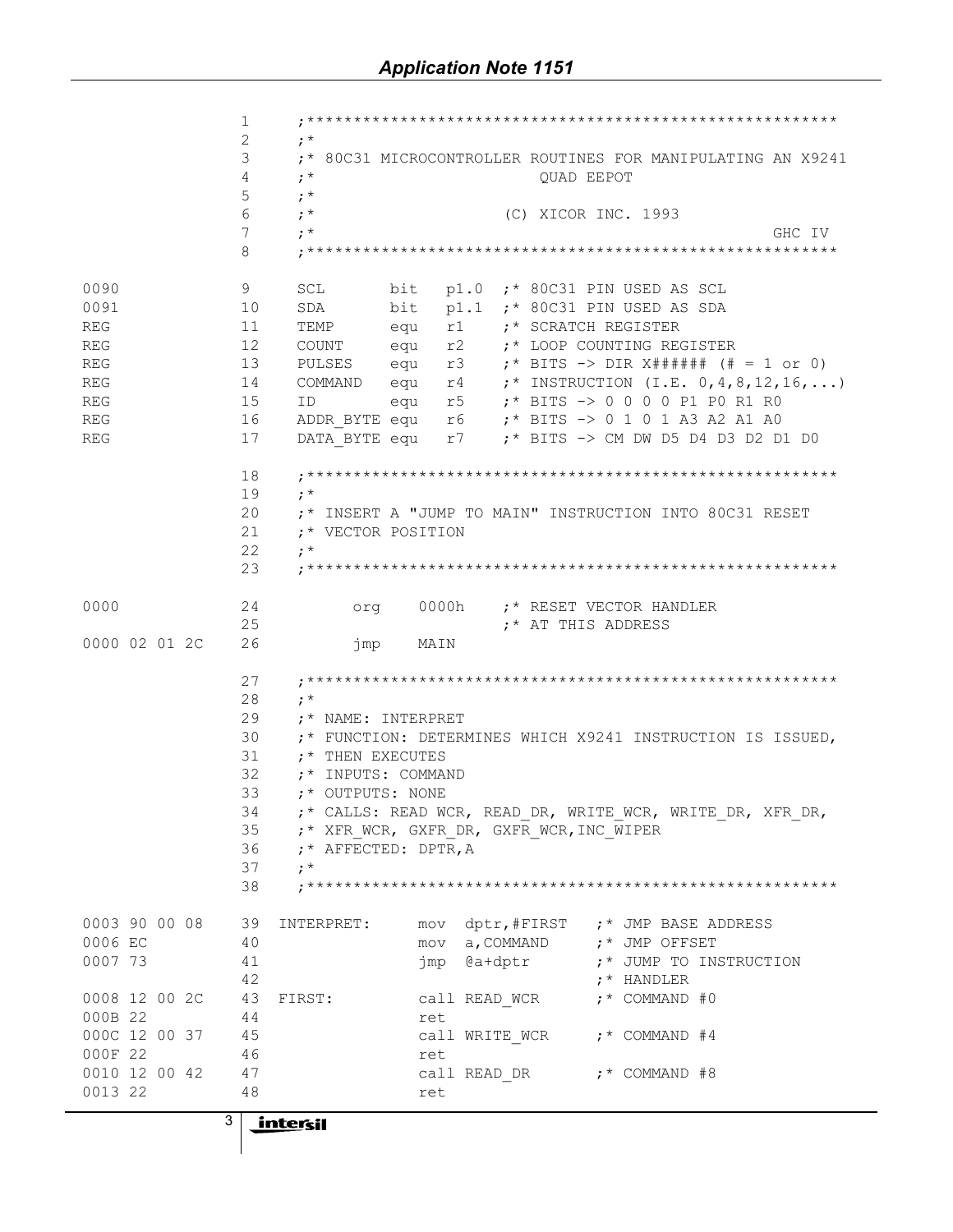| 0014 12 00 4D                                                                                                                                                                                                                  | 49<br>call WRITE DR $; *$ COMMAND #12                                                  |
|--------------------------------------------------------------------------------------------------------------------------------------------------------------------------------------------------------------------------------|----------------------------------------------------------------------------------------|
| 0014 12 00 4D<br>0017 22 50<br>0018 12 00 58 51<br>001B 22 52<br>001C 12 00 63 53<br>001F 22 54<br>0020 12 00 6E 55<br>0023 22 56<br>0023 22 56<br>0024 12 00 79 57<br>0027 22 58<br>0028 12 00 84 59<br>002B 22 60<br>0017 22 | ret                                                                                    |
|                                                                                                                                                                                                                                |                                                                                        |
|                                                                                                                                                                                                                                | ret                                                                                    |
|                                                                                                                                                                                                                                |                                                                                        |
|                                                                                                                                                                                                                                | ret                                                                                    |
|                                                                                                                                                                                                                                | call GXFR DR ;* COMMAND #24                                                            |
|                                                                                                                                                                                                                                | ret                                                                                    |
|                                                                                                                                                                                                                                | call GXFR WCR ;* COMMAND #28                                                           |
|                                                                                                                                                                                                                                |                                                                                        |
|                                                                                                                                                                                                                                |                                                                                        |
| 002B 22 60                                                                                                                                                                                                                     | ret                                                                                    |
|                                                                                                                                                                                                                                | 61                                                                                     |
|                                                                                                                                                                                                                                | 62<br>$\cdot$ *                                                                        |
|                                                                                                                                                                                                                                | 63<br>;* THE FOLLOWING ROUTINES HANDLE EACH X9241 INSTRUCTIONS.                        |
|                                                                                                                                                                                                                                | 64<br>;* THESE ARE CALLED BY THE INTERPRET ROUTINE AND ARE                             |
|                                                                                                                                                                                                                                | 65<br>;* STRAIGHT FORWARD                                                              |
|                                                                                                                                                                                                                                | 66<br>$; *$                                                                            |
|                                                                                                                                                                                                                                | 67<br>;* READ WCR - READS A WCR AND RETURNS ITS' VALUE IN                              |
|                                                                                                                                                                                                                                | 68<br>;* DATA BYTE                                                                     |
|                                                                                                                                                                                                                                | 69 ;* WRITE WCR - WRITES THE VALUE IN DATA BYTE TO A WCR                               |
|                                                                                                                                                                                                                                | 70 ;* READ DR - READS A DATA REGISTER AND RETURNS ITS' VALUE                           |
|                                                                                                                                                                                                                                | 71<br>$;*$ IN DATA BYTE                                                                |
|                                                                                                                                                                                                                                | 72<br>;* WRITE DR - WRITES THE VALUE IN DATA BYTE TO A DATA                            |
|                                                                                                                                                                                                                                | 73<br>;* REGISTER                                                                      |
|                                                                                                                                                                                                                                | 74<br>;* XFR_DR - TRANSFERS THE VALUE IN A DATA REGISTER TO ITS'                       |
|                                                                                                                                                                                                                                | 75<br>$; *$ WCR                                                                        |
|                                                                                                                                                                                                                                | 76 ;* XFR WCR - TRANSFERS THE VALUE IN A WCR TO ONE OF ITS'                            |
|                                                                                                                                                                                                                                | 77<br>;* DATA REGISTERS                                                                |
|                                                                                                                                                                                                                                | 78<br>;* GXFR DR - GLOBAL TRANSFER OF LIKE DATA REGISTERS TO                           |
|                                                                                                                                                                                                                                | 79<br>$,^{\star}$ THEIR WCRS                                                           |
|                                                                                                                                                                                                                                | 80<br>;* GXFR_WCR - GLOBAL TRANSFER OF WCRS TO THEIR LIKE DATA                         |
|                                                                                                                                                                                                                                | 81<br>$;*$ REGISTERS                                                                   |
|                                                                                                                                                                                                                                | 82<br>;* INC_WIPER - SINGLE STEP INCREMENT/DECREMENT OF WIPER                          |
|                                                                                                                                                                                                                                | 83<br>;* POSITION FOR WCR                                                              |
|                                                                                                                                                                                                                                | 84<br>$:$ *                                                                            |
|                                                                                                                                                                                                                                | 85<br>;* FUNCTION: APPENDS BITS P1, P0, R1, R0 TO THE APPROPRIATE                      |
|                                                                                                                                                                                                                                | 86<br>:* INSTRUCTION CODE & PASSES THE INSTRUCTION BYTE TO THE                         |
|                                                                                                                                                                                                                                | 87<br>;* INSTRUCTION GENERATOR                                                         |
|                                                                                                                                                                                                                                | 88<br>;* INPUTS: ID                                                                    |
|                                                                                                                                                                                                                                | 89<br>;* OUTPUTS: NONE                                                                 |
|                                                                                                                                                                                                                                | 90<br>;* CALLS: INSTR GEN                                                              |
|                                                                                                                                                                                                                                | 91<br>;* AFFECTED: ID, A, DPTR                                                         |
|                                                                                                                                                                                                                                | 92<br>$; *$                                                                            |
|                                                                                                                                                                                                                                | 93                                                                                     |
|                                                                                                                                                                                                                                |                                                                                        |
| 002C ED                                                                                                                                                                                                                        | ;* GET BITS P1 P0 X X<br>94<br>READ WCR:<br>mov a, ID                                  |
| 002D 44 90                                                                                                                                                                                                                     | orl a, #090h ;* APPEND TO READ_WCR<br>95<br>96                                         |
| 002F FD                                                                                                                                                                                                                        | ;* INSTRUCTION CODE<br>97                                                              |
| 0030 90 00 B2                                                                                                                                                                                                                  | mov ID, a $:$ * SAVE THE RESULT<br>98<br>mov dptr, #CASE1 ;* JMP BASE ADDRESS FOR THIS |
|                                                                                                                                                                                                                                | 100<br>;* INSTRUCTION                                                                  |
|                                                                                                                                                                                                                                |                                                                                        |
| 4                                                                                                                                                                                                                              | <u>intersil</u>                                                                        |
|                                                                                                                                                                                                                                |                                                                                        |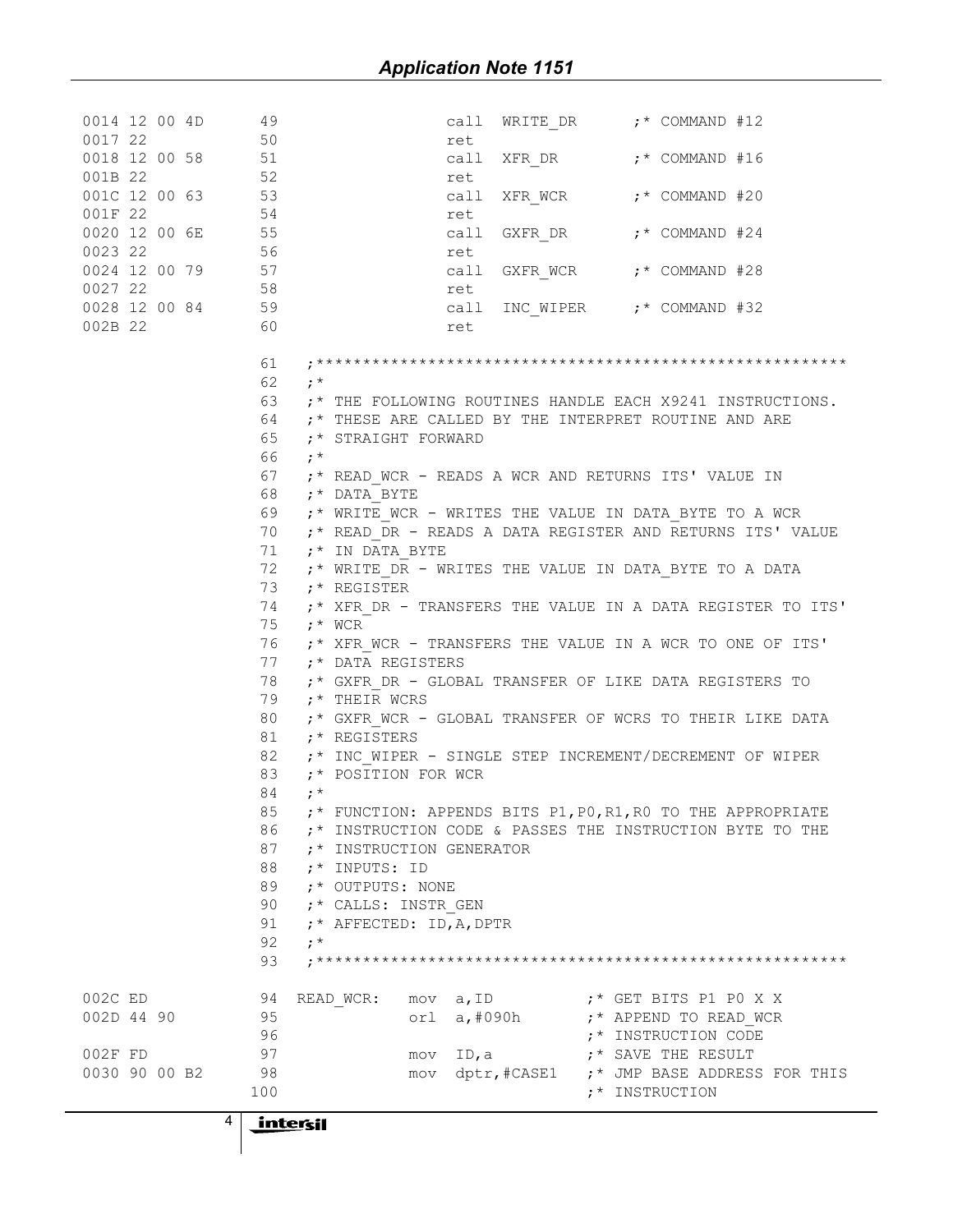| $\begin{array}{llll} 0036 & 22 & 102 \\ 0037 & \text{ED} & 103 \\ 0038 & 44 & \text{A0} & 104 \end{array}$<br>$\begin{tabular}{lllllllllll} \hline \text{mov} & a, \text{ID} & & \text{; * GET BITS P1 P0 X X} \\ \hline \end{tabular}$<br>$\texttt{WRTTE\_WCR:}$<br>orl $a, #0A0h$ $; *$ APPEND TO WRITE_WCR<br>105<br>;* INSTRUCTION CODE<br>106<br>ID, a $:$ $:$ SAVE THE RESULT<br>003A FD<br>mov<br>003B 90 00 AB<br>dptr, #CASE2 ;* JMP BASE ADDRESS FOR THIS<br>107<br>mov<br>108<br>;* INSTRUCTION<br>003E 12 00 8F<br>109<br>call<br>INSTR_GEN<br>0041 22<br>110<br>ret<br>0042 ED<br>111<br>mov a, ID ;* GET BITS P1 P0 R1 R0<br>orl a, #0B0h ;* APPEND TO READ_DR<br>$\verb"READ_DR":$<br>112<br>0043 44 BO<br>113<br>;* INSTRUCTION CODE<br>114<br>mov ID, a $:$ $:$ SAVE THE RESULT<br>0045 FD<br>0046 90 00 B2 115<br>mov dptr, #CASE1 :* JMP BASE ADDRESS FOR THIS<br>116<br>;* INSTRUCTION<br>0049 12 00 8F<br>117<br>call INSTR_GEN<br>004C 22<br>118<br>118<br>119<br>ret<br>004D ED<br>mov a, ID<br>orl a, #0C0h ;* APPEND TO WRITE_DR<br>$\texttt{WRITE\_DR:}$<br>120<br>004E 44 CO<br>121<br>;* INSTRUCTION CODE<br>122<br>mov ID, a $\qquad \qquad ;*$ SAVE THE RESULT<br>0050 FD<br>0051 90 00 B8 123<br>mov dptr, #CASE3 :* JMP BASE ADDRESS FOR THIS<br>124<br>;* INSTRUCTION<br>125<br>call INSTR_GEN<br>0054 12 00 8F<br>0057 22<br>126<br>ret<br>127<br>0058 ED 128<br>mov a, ID ;* GET BITS P1 P0 R1 R0<br>$XFR\_DR:$<br>127<br>orl a, #0D0h ;* APPEND TO XFR_DR<br>0059 44 DO<br>128<br>;* INSTRUCTION CODE<br>129<br>mov ID, a $:$ $;$ SAVE THE RESULT<br>005B FD<br>005C 90 00 A8<br>129<br>mov dptr, #CASE4 :* JMP BASE ADDRESS FOR THIS<br>130<br>;* INSTRUCTION<br>005F 12 00 8F<br>131<br>call INSTR_GEN<br>0062 22<br>132<br>ret<br>133<br>0063 ED<br>mov a, ID<br>orl a, #0E0h<br>;* APPEND TO XFR_WCR<br><br>XFR_WCR:<br>134<br>0064 44 E0<br>135<br>;* INSTRUCTION CODE<br>136<br>0066 FD<br>;* SAVE THE RESULT<br>ID, $a$<br>mov<br>0067 90 00 C5<br>137<br>dptr,#CASE5<br>;* JMP BASE ADDRESS FOR THIS<br>mov<br>138<br>;* INSTRUCTION<br>006A 12 00 8F<br>139<br>call INSTR GEN<br>006D 22<br>140<br>ret<br>006E ED<br>141<br>mov a, ID<br>;* GET BITS X X R1 R0<br>GXFR DR:<br>006F 44 10<br>142<br>a,#010h<br>;* APPEND TO GXFR DR<br>orl<br>143<br>;* INSTRUCTION CODE<br>0071 FD<br>144<br>;* SAVE THE RESULT<br>ID, a<br>mov<br>0072 90 00 A8<br>145<br>dptr, #CASE4<br>;* JMP BASE ADDRESS FOR THIS<br>mov<br>146<br>;* INSTRUCTION<br>0075 12 00 8F<br>147<br>call INSTR GEN<br>0078 22<br>148<br>ret<br>0079 ED<br>149<br>a,ID<br>GXFR WCR:<br>mov<br>$;*$ GET BITS X X R1 R0<br>007A 44 80<br>150<br>a,#080h<br>orl<br>;* APPEND TO GXFR WCR | 0033 12 00 8F |  | 101 | call | INSTR_GEN |  |
|--------------------------------------------------------------------------------------------------------------------------------------------------------------------------------------------------------------------------------------------------------------------------------------------------------------------------------------------------------------------------------------------------------------------------------------------------------------------------------------------------------------------------------------------------------------------------------------------------------------------------------------------------------------------------------------------------------------------------------------------------------------------------------------------------------------------------------------------------------------------------------------------------------------------------------------------------------------------------------------------------------------------------------------------------------------------------------------------------------------------------------------------------------------------------------------------------------------------------------------------------------------------------------------------------------------------------------------------------------------------------------------------------------------------------------------------------------------------------------------------------------------------------------------------------------------------------------------------------------------------------------------------------------------------------------------------------------------------------------------------------------------------------------------------------------------------------------------------------------------------------------------------------------------------------------------------------------------------------------------------------------------------------------------------------------------------------------------------------------------------------------------------------------------------------------------------------------------------------------------------------------------------------------------------------------------------------------------------------------------------------------------------------------------------------------------------------------------------------------------------------------------------------------------------------------------------------------------------------------------------------------------------------------------------------------------------------|---------------|--|-----|------|-----------|--|
|                                                                                                                                                                                                                                                                                                                                                                                                                                                                                                                                                                                                                                                                                                                                                                                                                                                                                                                                                                                                                                                                                                                                                                                                                                                                                                                                                                                                                                                                                                                                                                                                                                                                                                                                                                                                                                                                                                                                                                                                                                                                                                                                                                                                                                                                                                                                                                                                                                                                                                                                                                                                                                                                                                  |               |  |     | ret  |           |  |
|                                                                                                                                                                                                                                                                                                                                                                                                                                                                                                                                                                                                                                                                                                                                                                                                                                                                                                                                                                                                                                                                                                                                                                                                                                                                                                                                                                                                                                                                                                                                                                                                                                                                                                                                                                                                                                                                                                                                                                                                                                                                                                                                                                                                                                                                                                                                                                                                                                                                                                                                                                                                                                                                                                  |               |  |     |      |           |  |
|                                                                                                                                                                                                                                                                                                                                                                                                                                                                                                                                                                                                                                                                                                                                                                                                                                                                                                                                                                                                                                                                                                                                                                                                                                                                                                                                                                                                                                                                                                                                                                                                                                                                                                                                                                                                                                                                                                                                                                                                                                                                                                                                                                                                                                                                                                                                                                                                                                                                                                                                                                                                                                                                                                  |               |  |     |      |           |  |
|                                                                                                                                                                                                                                                                                                                                                                                                                                                                                                                                                                                                                                                                                                                                                                                                                                                                                                                                                                                                                                                                                                                                                                                                                                                                                                                                                                                                                                                                                                                                                                                                                                                                                                                                                                                                                                                                                                                                                                                                                                                                                                                                                                                                                                                                                                                                                                                                                                                                                                                                                                                                                                                                                                  |               |  |     |      |           |  |
|                                                                                                                                                                                                                                                                                                                                                                                                                                                                                                                                                                                                                                                                                                                                                                                                                                                                                                                                                                                                                                                                                                                                                                                                                                                                                                                                                                                                                                                                                                                                                                                                                                                                                                                                                                                                                                                                                                                                                                                                                                                                                                                                                                                                                                                                                                                                                                                                                                                                                                                                                                                                                                                                                                  |               |  |     |      |           |  |
|                                                                                                                                                                                                                                                                                                                                                                                                                                                                                                                                                                                                                                                                                                                                                                                                                                                                                                                                                                                                                                                                                                                                                                                                                                                                                                                                                                                                                                                                                                                                                                                                                                                                                                                                                                                                                                                                                                                                                                                                                                                                                                                                                                                                                                                                                                                                                                                                                                                                                                                                                                                                                                                                                                  |               |  |     |      |           |  |
|                                                                                                                                                                                                                                                                                                                                                                                                                                                                                                                                                                                                                                                                                                                                                                                                                                                                                                                                                                                                                                                                                                                                                                                                                                                                                                                                                                                                                                                                                                                                                                                                                                                                                                                                                                                                                                                                                                                                                                                                                                                                                                                                                                                                                                                                                                                                                                                                                                                                                                                                                                                                                                                                                                  |               |  |     |      |           |  |
|                                                                                                                                                                                                                                                                                                                                                                                                                                                                                                                                                                                                                                                                                                                                                                                                                                                                                                                                                                                                                                                                                                                                                                                                                                                                                                                                                                                                                                                                                                                                                                                                                                                                                                                                                                                                                                                                                                                                                                                                                                                                                                                                                                                                                                                                                                                                                                                                                                                                                                                                                                                                                                                                                                  |               |  |     |      |           |  |
|                                                                                                                                                                                                                                                                                                                                                                                                                                                                                                                                                                                                                                                                                                                                                                                                                                                                                                                                                                                                                                                                                                                                                                                                                                                                                                                                                                                                                                                                                                                                                                                                                                                                                                                                                                                                                                                                                                                                                                                                                                                                                                                                                                                                                                                                                                                                                                                                                                                                                                                                                                                                                                                                                                  |               |  |     |      |           |  |
|                                                                                                                                                                                                                                                                                                                                                                                                                                                                                                                                                                                                                                                                                                                                                                                                                                                                                                                                                                                                                                                                                                                                                                                                                                                                                                                                                                                                                                                                                                                                                                                                                                                                                                                                                                                                                                                                                                                                                                                                                                                                                                                                                                                                                                                                                                                                                                                                                                                                                                                                                                                                                                                                                                  |               |  |     |      |           |  |
|                                                                                                                                                                                                                                                                                                                                                                                                                                                                                                                                                                                                                                                                                                                                                                                                                                                                                                                                                                                                                                                                                                                                                                                                                                                                                                                                                                                                                                                                                                                                                                                                                                                                                                                                                                                                                                                                                                                                                                                                                                                                                                                                                                                                                                                                                                                                                                                                                                                                                                                                                                                                                                                                                                  |               |  |     |      |           |  |
|                                                                                                                                                                                                                                                                                                                                                                                                                                                                                                                                                                                                                                                                                                                                                                                                                                                                                                                                                                                                                                                                                                                                                                                                                                                                                                                                                                                                                                                                                                                                                                                                                                                                                                                                                                                                                                                                                                                                                                                                                                                                                                                                                                                                                                                                                                                                                                                                                                                                                                                                                                                                                                                                                                  |               |  |     |      |           |  |
|                                                                                                                                                                                                                                                                                                                                                                                                                                                                                                                                                                                                                                                                                                                                                                                                                                                                                                                                                                                                                                                                                                                                                                                                                                                                                                                                                                                                                                                                                                                                                                                                                                                                                                                                                                                                                                                                                                                                                                                                                                                                                                                                                                                                                                                                                                                                                                                                                                                                                                                                                                                                                                                                                                  |               |  |     |      |           |  |
|                                                                                                                                                                                                                                                                                                                                                                                                                                                                                                                                                                                                                                                                                                                                                                                                                                                                                                                                                                                                                                                                                                                                                                                                                                                                                                                                                                                                                                                                                                                                                                                                                                                                                                                                                                                                                                                                                                                                                                                                                                                                                                                                                                                                                                                                                                                                                                                                                                                                                                                                                                                                                                                                                                  |               |  |     |      |           |  |
|                                                                                                                                                                                                                                                                                                                                                                                                                                                                                                                                                                                                                                                                                                                                                                                                                                                                                                                                                                                                                                                                                                                                                                                                                                                                                                                                                                                                                                                                                                                                                                                                                                                                                                                                                                                                                                                                                                                                                                                                                                                                                                                                                                                                                                                                                                                                                                                                                                                                                                                                                                                                                                                                                                  |               |  |     |      |           |  |
|                                                                                                                                                                                                                                                                                                                                                                                                                                                                                                                                                                                                                                                                                                                                                                                                                                                                                                                                                                                                                                                                                                                                                                                                                                                                                                                                                                                                                                                                                                                                                                                                                                                                                                                                                                                                                                                                                                                                                                                                                                                                                                                                                                                                                                                                                                                                                                                                                                                                                                                                                                                                                                                                                                  |               |  |     |      |           |  |
|                                                                                                                                                                                                                                                                                                                                                                                                                                                                                                                                                                                                                                                                                                                                                                                                                                                                                                                                                                                                                                                                                                                                                                                                                                                                                                                                                                                                                                                                                                                                                                                                                                                                                                                                                                                                                                                                                                                                                                                                                                                                                                                                                                                                                                                                                                                                                                                                                                                                                                                                                                                                                                                                                                  |               |  |     |      |           |  |
|                                                                                                                                                                                                                                                                                                                                                                                                                                                                                                                                                                                                                                                                                                                                                                                                                                                                                                                                                                                                                                                                                                                                                                                                                                                                                                                                                                                                                                                                                                                                                                                                                                                                                                                                                                                                                                                                                                                                                                                                                                                                                                                                                                                                                                                                                                                                                                                                                                                                                                                                                                                                                                                                                                  |               |  |     |      |           |  |
|                                                                                                                                                                                                                                                                                                                                                                                                                                                                                                                                                                                                                                                                                                                                                                                                                                                                                                                                                                                                                                                                                                                                                                                                                                                                                                                                                                                                                                                                                                                                                                                                                                                                                                                                                                                                                                                                                                                                                                                                                                                                                                                                                                                                                                                                                                                                                                                                                                                                                                                                                                                                                                                                                                  |               |  |     |      |           |  |
|                                                                                                                                                                                                                                                                                                                                                                                                                                                                                                                                                                                                                                                                                                                                                                                                                                                                                                                                                                                                                                                                                                                                                                                                                                                                                                                                                                                                                                                                                                                                                                                                                                                                                                                                                                                                                                                                                                                                                                                                                                                                                                                                                                                                                                                                                                                                                                                                                                                                                                                                                                                                                                                                                                  |               |  |     |      |           |  |
|                                                                                                                                                                                                                                                                                                                                                                                                                                                                                                                                                                                                                                                                                                                                                                                                                                                                                                                                                                                                                                                                                                                                                                                                                                                                                                                                                                                                                                                                                                                                                                                                                                                                                                                                                                                                                                                                                                                                                                                                                                                                                                                                                                                                                                                                                                                                                                                                                                                                                                                                                                                                                                                                                                  |               |  |     |      |           |  |
|                                                                                                                                                                                                                                                                                                                                                                                                                                                                                                                                                                                                                                                                                                                                                                                                                                                                                                                                                                                                                                                                                                                                                                                                                                                                                                                                                                                                                                                                                                                                                                                                                                                                                                                                                                                                                                                                                                                                                                                                                                                                                                                                                                                                                                                                                                                                                                                                                                                                                                                                                                                                                                                                                                  |               |  |     |      |           |  |
|                                                                                                                                                                                                                                                                                                                                                                                                                                                                                                                                                                                                                                                                                                                                                                                                                                                                                                                                                                                                                                                                                                                                                                                                                                                                                                                                                                                                                                                                                                                                                                                                                                                                                                                                                                                                                                                                                                                                                                                                                                                                                                                                                                                                                                                                                                                                                                                                                                                                                                                                                                                                                                                                                                  |               |  |     |      |           |  |
|                                                                                                                                                                                                                                                                                                                                                                                                                                                                                                                                                                                                                                                                                                                                                                                                                                                                                                                                                                                                                                                                                                                                                                                                                                                                                                                                                                                                                                                                                                                                                                                                                                                                                                                                                                                                                                                                                                                                                                                                                                                                                                                                                                                                                                                                                                                                                                                                                                                                                                                                                                                                                                                                                                  |               |  |     |      |           |  |
|                                                                                                                                                                                                                                                                                                                                                                                                                                                                                                                                                                                                                                                                                                                                                                                                                                                                                                                                                                                                                                                                                                                                                                                                                                                                                                                                                                                                                                                                                                                                                                                                                                                                                                                                                                                                                                                                                                                                                                                                                                                                                                                                                                                                                                                                                                                                                                                                                                                                                                                                                                                                                                                                                                  |               |  |     |      |           |  |
|                                                                                                                                                                                                                                                                                                                                                                                                                                                                                                                                                                                                                                                                                                                                                                                                                                                                                                                                                                                                                                                                                                                                                                                                                                                                                                                                                                                                                                                                                                                                                                                                                                                                                                                                                                                                                                                                                                                                                                                                                                                                                                                                                                                                                                                                                                                                                                                                                                                                                                                                                                                                                                                                                                  |               |  |     |      |           |  |
|                                                                                                                                                                                                                                                                                                                                                                                                                                                                                                                                                                                                                                                                                                                                                                                                                                                                                                                                                                                                                                                                                                                                                                                                                                                                                                                                                                                                                                                                                                                                                                                                                                                                                                                                                                                                                                                                                                                                                                                                                                                                                                                                                                                                                                                                                                                                                                                                                                                                                                                                                                                                                                                                                                  |               |  |     |      |           |  |
|                                                                                                                                                                                                                                                                                                                                                                                                                                                                                                                                                                                                                                                                                                                                                                                                                                                                                                                                                                                                                                                                                                                                                                                                                                                                                                                                                                                                                                                                                                                                                                                                                                                                                                                                                                                                                                                                                                                                                                                                                                                                                                                                                                                                                                                                                                                                                                                                                                                                                                                                                                                                                                                                                                  |               |  |     |      |           |  |
|                                                                                                                                                                                                                                                                                                                                                                                                                                                                                                                                                                                                                                                                                                                                                                                                                                                                                                                                                                                                                                                                                                                                                                                                                                                                                                                                                                                                                                                                                                                                                                                                                                                                                                                                                                                                                                                                                                                                                                                                                                                                                                                                                                                                                                                                                                                                                                                                                                                                                                                                                                                                                                                                                                  |               |  |     |      |           |  |
|                                                                                                                                                                                                                                                                                                                                                                                                                                                                                                                                                                                                                                                                                                                                                                                                                                                                                                                                                                                                                                                                                                                                                                                                                                                                                                                                                                                                                                                                                                                                                                                                                                                                                                                                                                                                                                                                                                                                                                                                                                                                                                                                                                                                                                                                                                                                                                                                                                                                                                                                                                                                                                                                                                  |               |  |     |      |           |  |
|                                                                                                                                                                                                                                                                                                                                                                                                                                                                                                                                                                                                                                                                                                                                                                                                                                                                                                                                                                                                                                                                                                                                                                                                                                                                                                                                                                                                                                                                                                                                                                                                                                                                                                                                                                                                                                                                                                                                                                                                                                                                                                                                                                                                                                                                                                                                                                                                                                                                                                                                                                                                                                                                                                  |               |  |     |      |           |  |
|                                                                                                                                                                                                                                                                                                                                                                                                                                                                                                                                                                                                                                                                                                                                                                                                                                                                                                                                                                                                                                                                                                                                                                                                                                                                                                                                                                                                                                                                                                                                                                                                                                                                                                                                                                                                                                                                                                                                                                                                                                                                                                                                                                                                                                                                                                                                                                                                                                                                                                                                                                                                                                                                                                  |               |  |     |      |           |  |
|                                                                                                                                                                                                                                                                                                                                                                                                                                                                                                                                                                                                                                                                                                                                                                                                                                                                                                                                                                                                                                                                                                                                                                                                                                                                                                                                                                                                                                                                                                                                                                                                                                                                                                                                                                                                                                                                                                                                                                                                                                                                                                                                                                                                                                                                                                                                                                                                                                                                                                                                                                                                                                                                                                  |               |  |     |      |           |  |
|                                                                                                                                                                                                                                                                                                                                                                                                                                                                                                                                                                                                                                                                                                                                                                                                                                                                                                                                                                                                                                                                                                                                                                                                                                                                                                                                                                                                                                                                                                                                                                                                                                                                                                                                                                                                                                                                                                                                                                                                                                                                                                                                                                                                                                                                                                                                                                                                                                                                                                                                                                                                                                                                                                  |               |  |     |      |           |  |
|                                                                                                                                                                                                                                                                                                                                                                                                                                                                                                                                                                                                                                                                                                                                                                                                                                                                                                                                                                                                                                                                                                                                                                                                                                                                                                                                                                                                                                                                                                                                                                                                                                                                                                                                                                                                                                                                                                                                                                                                                                                                                                                                                                                                                                                                                                                                                                                                                                                                                                                                                                                                                                                                                                  |               |  |     |      |           |  |
|                                                                                                                                                                                                                                                                                                                                                                                                                                                                                                                                                                                                                                                                                                                                                                                                                                                                                                                                                                                                                                                                                                                                                                                                                                                                                                                                                                                                                                                                                                                                                                                                                                                                                                                                                                                                                                                                                                                                                                                                                                                                                                                                                                                                                                                                                                                                                                                                                                                                                                                                                                                                                                                                                                  |               |  |     |      |           |  |
|                                                                                                                                                                                                                                                                                                                                                                                                                                                                                                                                                                                                                                                                                                                                                                                                                                                                                                                                                                                                                                                                                                                                                                                                                                                                                                                                                                                                                                                                                                                                                                                                                                                                                                                                                                                                                                                                                                                                                                                                                                                                                                                                                                                                                                                                                                                                                                                                                                                                                                                                                                                                                                                                                                  |               |  |     |      |           |  |
|                                                                                                                                                                                                                                                                                                                                                                                                                                                                                                                                                                                                                                                                                                                                                                                                                                                                                                                                                                                                                                                                                                                                                                                                                                                                                                                                                                                                                                                                                                                                                                                                                                                                                                                                                                                                                                                                                                                                                                                                                                                                                                                                                                                                                                                                                                                                                                                                                                                                                                                                                                                                                                                                                                  |               |  |     |      |           |  |
|                                                                                                                                                                                                                                                                                                                                                                                                                                                                                                                                                                                                                                                                                                                                                                                                                                                                                                                                                                                                                                                                                                                                                                                                                                                                                                                                                                                                                                                                                                                                                                                                                                                                                                                                                                                                                                                                                                                                                                                                                                                                                                                                                                                                                                                                                                                                                                                                                                                                                                                                                                                                                                                                                                  |               |  |     |      |           |  |
|                                                                                                                                                                                                                                                                                                                                                                                                                                                                                                                                                                                                                                                                                                                                                                                                                                                                                                                                                                                                                                                                                                                                                                                                                                                                                                                                                                                                                                                                                                                                                                                                                                                                                                                                                                                                                                                                                                                                                                                                                                                                                                                                                                                                                                                                                                                                                                                                                                                                                                                                                                                                                                                                                                  |               |  |     |      |           |  |
|                                                                                                                                                                                                                                                                                                                                                                                                                                                                                                                                                                                                                                                                                                                                                                                                                                                                                                                                                                                                                                                                                                                                                                                                                                                                                                                                                                                                                                                                                                                                                                                                                                                                                                                                                                                                                                                                                                                                                                                                                                                                                                                                                                                                                                                                                                                                                                                                                                                                                                                                                                                                                                                                                                  |               |  |     |      |           |  |
|                                                                                                                                                                                                                                                                                                                                                                                                                                                                                                                                                                                                                                                                                                                                                                                                                                                                                                                                                                                                                                                                                                                                                                                                                                                                                                                                                                                                                                                                                                                                                                                                                                                                                                                                                                                                                                                                                                                                                                                                                                                                                                                                                                                                                                                                                                                                                                                                                                                                                                                                                                                                                                                                                                  |               |  |     |      |           |  |
|                                                                                                                                                                                                                                                                                                                                                                                                                                                                                                                                                                                                                                                                                                                                                                                                                                                                                                                                                                                                                                                                                                                                                                                                                                                                                                                                                                                                                                                                                                                                                                                                                                                                                                                                                                                                                                                                                                                                                                                                                                                                                                                                                                                                                                                                                                                                                                                                                                                                                                                                                                                                                                                                                                  |               |  |     |      |           |  |
|                                                                                                                                                                                                                                                                                                                                                                                                                                                                                                                                                                                                                                                                                                                                                                                                                                                                                                                                                                                                                                                                                                                                                                                                                                                                                                                                                                                                                                                                                                                                                                                                                                                                                                                                                                                                                                                                                                                                                                                                                                                                                                                                                                                                                                                                                                                                                                                                                                                                                                                                                                                                                                                                                                  |               |  |     |      |           |  |
|                                                                                                                                                                                                                                                                                                                                                                                                                                                                                                                                                                                                                                                                                                                                                                                                                                                                                                                                                                                                                                                                                                                                                                                                                                                                                                                                                                                                                                                                                                                                                                                                                                                                                                                                                                                                                                                                                                                                                                                                                                                                                                                                                                                                                                                                                                                                                                                                                                                                                                                                                                                                                                                                                                  |               |  |     |      |           |  |
|                                                                                                                                                                                                                                                                                                                                                                                                                                                                                                                                                                                                                                                                                                                                                                                                                                                                                                                                                                                                                                                                                                                                                                                                                                                                                                                                                                                                                                                                                                                                                                                                                                                                                                                                                                                                                                                                                                                                                                                                                                                                                                                                                                                                                                                                                                                                                                                                                                                                                                                                                                                                                                                                                                  |               |  |     |      |           |  |
|                                                                                                                                                                                                                                                                                                                                                                                                                                                                                                                                                                                                                                                                                                                                                                                                                                                                                                                                                                                                                                                                                                                                                                                                                                                                                                                                                                                                                                                                                                                                                                                                                                                                                                                                                                                                                                                                                                                                                                                                                                                                                                                                                                                                                                                                                                                                                                                                                                                                                                                                                                                                                                                                                                  |               |  |     |      |           |  |
|                                                                                                                                                                                                                                                                                                                                                                                                                                                                                                                                                                                                                                                                                                                                                                                                                                                                                                                                                                                                                                                                                                                                                                                                                                                                                                                                                                                                                                                                                                                                                                                                                                                                                                                                                                                                                                                                                                                                                                                                                                                                                                                                                                                                                                                                                                                                                                                                                                                                                                                                                                                                                                                                                                  |               |  |     |      |           |  |
|                                                                                                                                                                                                                                                                                                                                                                                                                                                                                                                                                                                                                                                                                                                                                                                                                                                                                                                                                                                                                                                                                                                                                                                                                                                                                                                                                                                                                                                                                                                                                                                                                                                                                                                                                                                                                                                                                                                                                                                                                                                                                                                                                                                                                                                                                                                                                                                                                                                                                                                                                                                                                                                                                                  |               |  |     |      |           |  |
|                                                                                                                                                                                                                                                                                                                                                                                                                                                                                                                                                                                                                                                                                                                                                                                                                                                                                                                                                                                                                                                                                                                                                                                                                                                                                                                                                                                                                                                                                                                                                                                                                                                                                                                                                                                                                                                                                                                                                                                                                                                                                                                                                                                                                                                                                                                                                                                                                                                                                                                                                                                                                                                                                                  |               |  |     |      |           |  |
|                                                                                                                                                                                                                                                                                                                                                                                                                                                                                                                                                                                                                                                                                                                                                                                                                                                                                                                                                                                                                                                                                                                                                                                                                                                                                                                                                                                                                                                                                                                                                                                                                                                                                                                                                                                                                                                                                                                                                                                                                                                                                                                                                                                                                                                                                                                                                                                                                                                                                                                                                                                                                                                                                                  |               |  |     |      |           |  |

*intersil* 

5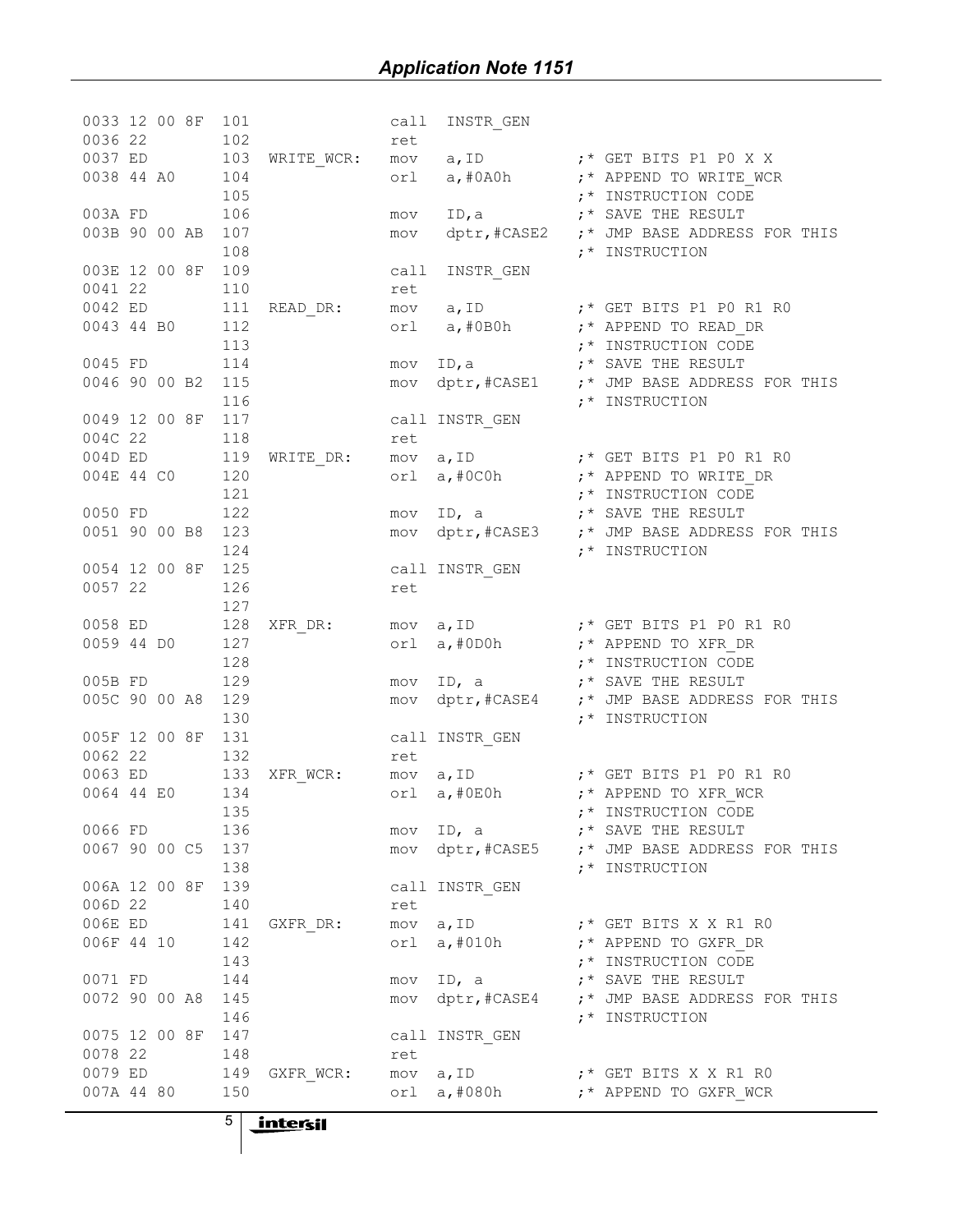|                   | 151                       |                                                       | ;* INSTRUCTION CODE                                             |
|-------------------|---------------------------|-------------------------------------------------------|-----------------------------------------------------------------|
| 007C FD           | 152                       | ID, a<br>mov                                          | ;* SAVE THE RESULT                                              |
| 007D 90 00 C5     | 153                       | mov dptr, #CASE5                                      | ;* JMP BASE ADDRESS FOR                                         |
|                   | 154                       |                                                       | ;* THIS INSTRUCTION                                             |
| 0080 12 00 8F     | 155                       |                                                       |                                                                 |
|                   |                           | call INSTR GEN                                        |                                                                 |
| 0083 22           | 156                       | ret                                                   |                                                                 |
| 0084 ED           | 157                       | INC WIPER: mov a, ID                                  | ;* GET BITS P1 P0 X X                                           |
| 0085 44 20        | 158                       | orl $a, #020h$                                        | ;* APPEND TO INC WIPER                                          |
|                   | 159                       |                                                       | ;* INSTRUCTION CODE                                             |
| 0087 FD           | 160                       | ID,a<br>MOV                                           | ;* SAVE THE RESULT                                              |
| 0088 90 00 9C     | 161                       | mov dptr, #CASE6                                      | ;* JMP BASE ADDRESS FOR                                         |
|                   | 162                       |                                                       | ;* THIS INSTRUCTION                                             |
| 008B 12 00 8F     | 163                       |                                                       |                                                                 |
|                   |                           | call INSTR GEN                                        |                                                                 |
| 008E 22           | 164                       | ret                                                   |                                                                 |
|                   |                           |                                                       |                                                                 |
|                   |                           |                                                       |                                                                 |
|                   | $166:$ *                  |                                                       |                                                                 |
|                   |                           | 167 ;* NAME: INSTR GEN (INSTRUCTION GENERATOR)        |                                                                 |
|                   |                           |                                                       | 168 ;* FUNCTION: ISSUES APPROPRIATE I2C PROTOCOL FOR EACH X9241 |
|                   | 169 ;* INSTRUCTION        |                                                       |                                                                 |
|                   |                           |                                                       |                                                                 |
|                   |                           | 170 ;* INPUTS: ADDR_BYTE, ID, PULSES, DPTR, DATA_BYTE |                                                                 |
|                   | 171 ;* OUTPUTS: DATA BYTE |                                                       |                                                                 |
|                   |                           |                                                       | 172 ;* CALLS: START_COND, STOP_COND, SEND_BYTE, SEND_BIT,       |
|                   | 173 ;* GET BYTE, POLLING  |                                                       |                                                                 |
|                   |                           | 174 ;* AFFECTED: DATA BYTE, A, COUNT                  |                                                                 |
|                   | $175 :*$                  |                                                       |                                                                 |
|                   |                           |                                                       |                                                                 |
|                   |                           |                                                       |                                                                 |
| 008F 12 01 04     | 177                       | INSTR GEN: call START COND                            | ;* ISSUE AN I2C START                                           |
|                   | 178                       |                                                       | ;* CONDITION                                                    |
|                   |                           |                                                       |                                                                 |
| 0092 EE           | 179                       | mov a, ADDR BYTE                                      | ;* SEND X9241 ADDRESS BYTE                                      |
| 0093 12 00 CF     | 180                       | call SEND BYTE                                        |                                                                 |
| 0096 ED           | 181                       | a, ID<br>mov                                          | ;* SEND X9241 INSTRUCTION                                       |
|                   | 182                       |                                                       | $;*$ BYTE                                                       |
| 0097 12 00 CF     | 183                       | call SEND BYTE                                        |                                                                 |
| 009A E4           | 184                       | clr a                                                 | ;* JMP OFFSET (DON'T NEED                                       |
|                   | 185                       |                                                       | $;*$ AN OFFSET)                                                 |
| 009B 73           | 186                       | jmp @ a +dptr                                         | ;* JUMP TO VARIOUS                                              |
|                   |                           |                                                       |                                                                 |
|                   | 187                       |                                                       | ;* INSTRUCTION CASES                                            |
| 009C EB           | 188                       | CASE6: mov a, PULSES                                  | $;*$ A $<-$ BITS DIR X D5 D4 D3                                 |
|                   | 189                       |                                                       | $; *$ D2 D1 D0                                                  |
| 009D 54 3F        | 190                       | anl                                                   | $a, #001111111b$ $; * A < - BITS 0 0 D5 D4 D3$                  |
|                   | 191                       |                                                       | $; *$ D2 D1 D0                                                  |
| 009F F9           | 192                       | COUNT, a<br>mov                                       | ;* SAVE AS THE NUMBER OF                                        |
|                   | 193                       |                                                       | ;* PULSES                                                       |
| 00A0 EB           | 194                       | a, PULSES<br>mov                                      |                                                                 |
| 00A1 54 80        | 195                       |                                                       | anl a, #10000000b ; * A <- BITS DIR 0 0 0 0 0                   |
|                   |                           |                                                       |                                                                 |
|                   | 196                       |                                                       | $; * 0 0$                                                       |
| 00A3 12 00 E1     | 197                       | WIPER LOOP: call SEND BIT                             | ;* SEND THE BIT (A SINGLE                                       |
|                   | 198                       |                                                       | $;*$ PULSE)                                                     |
| 00A6 D9 FB [00A3] | 199                       |                                                       | djnz COUNT, WIPER LOOP ;* CONTINUE UNTIL ALL                    |
|                   | 200                       |                                                       | ;* PULSES ARE SENT                                              |
| 00A8 02 00 CB     | 201 CASE4:                |                                                       | $\text{imp}$ STOP GEN $\cdot$ $\cdot$ IF PROGRAM GETS HERE,     |
|                   |                           |                                                       |                                                                 |
| 6                 | intersil                  |                                                       |                                                                 |
|                   |                           |                                                       |                                                                 |
|                   |                           |                                                       |                                                                 |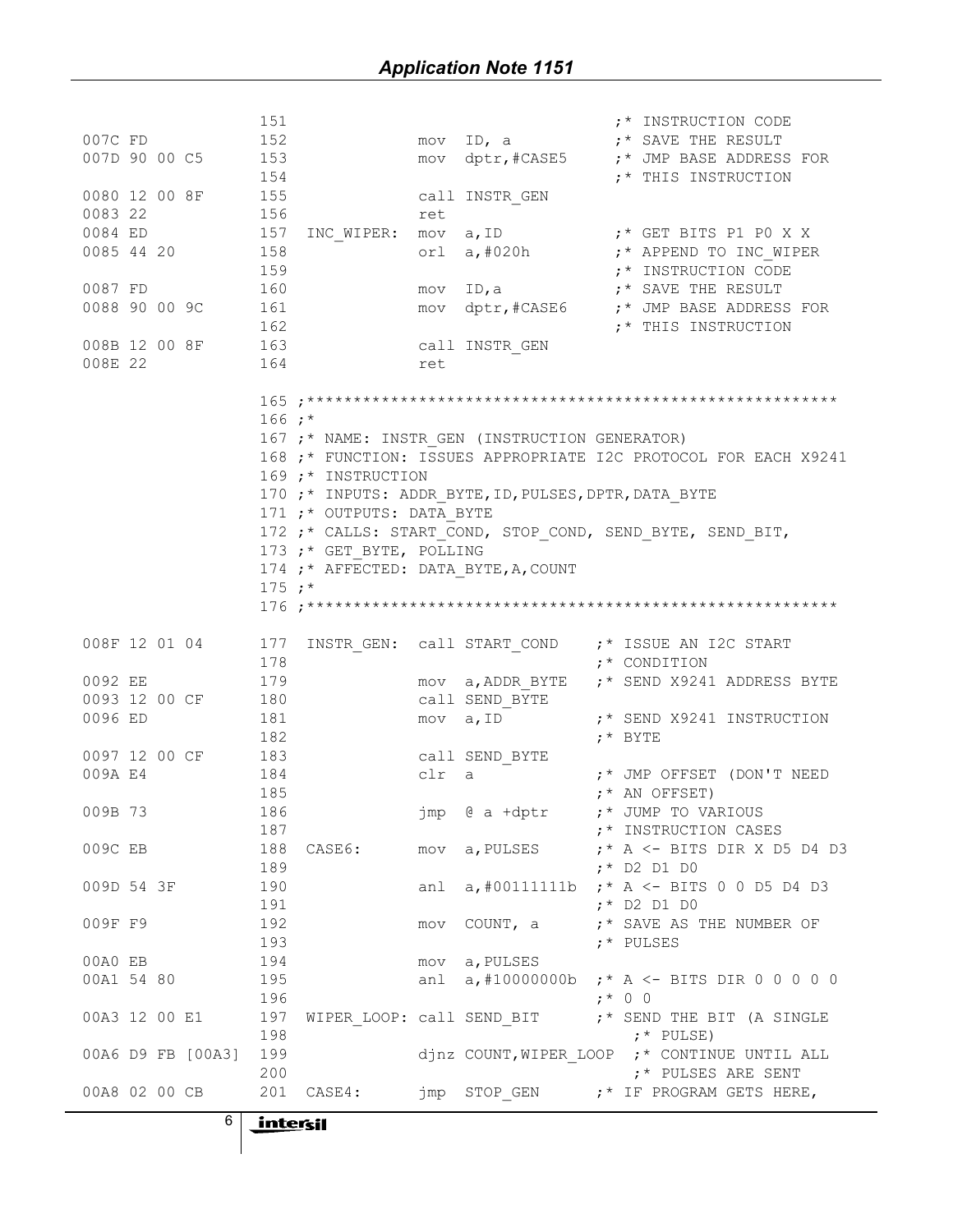|                   | 202 |                             |     |                      | ;* THEN IT'S DONE                                      |
|-------------------|-----|-----------------------------|-----|----------------------|--------------------------------------------------------|
|                   |     |                             |     |                      |                                                        |
|                   |     |                             |     |                      |                                                        |
|                   |     |                             |     |                      |                                                        |
|                   |     |                             |     |                      | CASE1: call GET_BYTE :* RECEIVE X9241 DATA BYTE        |
|                   |     |                             |     |                      |                                                        |
|                   |     |                             |     |                      |                                                        |
|                   |     |                             |     |                      |                                                        |
|                   |     |                             |     |                      |                                                        |
|                   |     |                             |     |                      | call POLLING $\qquad$ ; * BEGIN ACKNOWLEDGE POLLING    |
|                   |     |                             |     |                      |                                                        |
|                   |     |                             |     |                      |                                                        |
|                   |     |                             |     |                      | call POLLING $\qquad$ ; * BEGIN ACKNOWLEDGE POLLING    |
|                   |     |                             |     |                      |                                                        |
| 00CE 22           | 216 |                             | ret |                      |                                                        |
|                   |     |                             |     |                      |                                                        |
|                   | 217 |                             |     |                      |                                                        |
|                   | 218 | $\cdot$ ; $\cdot$           |     |                      |                                                        |
|                   | 219 |                             |     |                      |                                                        |
|                   | 220 | ;* NAME: SEND_BYTE          |     |                      | ;* FUNCTION: SENDS 8 BITS (FROM MSB TO LSB) TO SDA AND |
|                   | 221 | ;* READS 1 BIT FROM SDA     |     |                      |                                                        |
|                   | 222 |                             |     |                      |                                                        |
|                   |     | ;* INPUTS: A                |     |                      |                                                        |
|                   | 223 | ;* OUTPUTS: NONE            |     |                      |                                                        |
|                   | 224 | ;* CALLS: SEND_BIT, GET BIT |     |                      |                                                        |
|                   | 225 | ;* AFFECTED: COUNT, TEMP, A |     |                      |                                                        |
|                   |     |                             |     |                      |                                                        |
|                   | 226 | $\cdot$ $\cdot$ $\cdot$     |     |                      |                                                        |
|                   | 227 |                             |     |                      |                                                        |
|                   |     |                             |     |                      |                                                        |
| 00CF 79 08 228    |     |                             |     |                      | SEND BYTE: mov COUNT, #8 :* SET LOOP FOR 8             |
|                   | 229 |                             |     |                      | ;* REPETITIONS                                         |
| 00D1 F8           | 230 |                             |     | mov TEMP,a           | ;* STORE AS SHIFTED BYTE (NO                           |
|                   | 231 |                             |     |                      | $; *$ SHIFT)                                           |
| 00D2 E8           | 232 |                             |     |                      | BIT LOOP: mov a, TEMP ;* RETRIEVE LAST SAVED           |
|                   | 233 |                             |     |                      | ;* SHIFTED BYTE                                        |
| 00D3 54 80        | 234 |                             |     |                      | anl $a, #10000000b$ $; *$ MASK FOR MSB (MOST           |
|                   | 235 |                             |     |                      | ;* SIGNIFICANT BIT)                                    |
| 00D5 12 00 E1 236 |     |                             |     |                      | call SEND_BIT (* PLACE THIS BIT ON SDA                 |
| 00D8 E8           |     | 237 NEXT BIT: mov a, TEMP   |     |                      | ;* RETRIEVE LAST SAVED                                 |
|                   | 238 |                             |     |                      | ;* SHIFTED BYTE                                        |
| 00D9 23           | 239 |                             | rl  | a                    | ;* ROTATE ALL BITS 1                                   |
|                   | 240 |                             |     |                      | ;* POSITION LEFT                                       |
| 00DA F8           | 241 |                             |     | mov TEMP, a          | ;* STORE THIS UPDATED                                  |
|                   | 242 |                             |     |                      | ;* SHIFTED BYTE                                        |
| 00DB D9 F5 [00D2] | 243 |                             |     | djnz COUNT, BIT LOOP |                                                        |
| 00DD 12 00 EB     | 244 |                             |     | call CLOCK           | ;* WHEN DONE ALL 8 BITS,                               |
|                   | 245 |                             |     |                      | ;* READ SDA LINE                                       |

7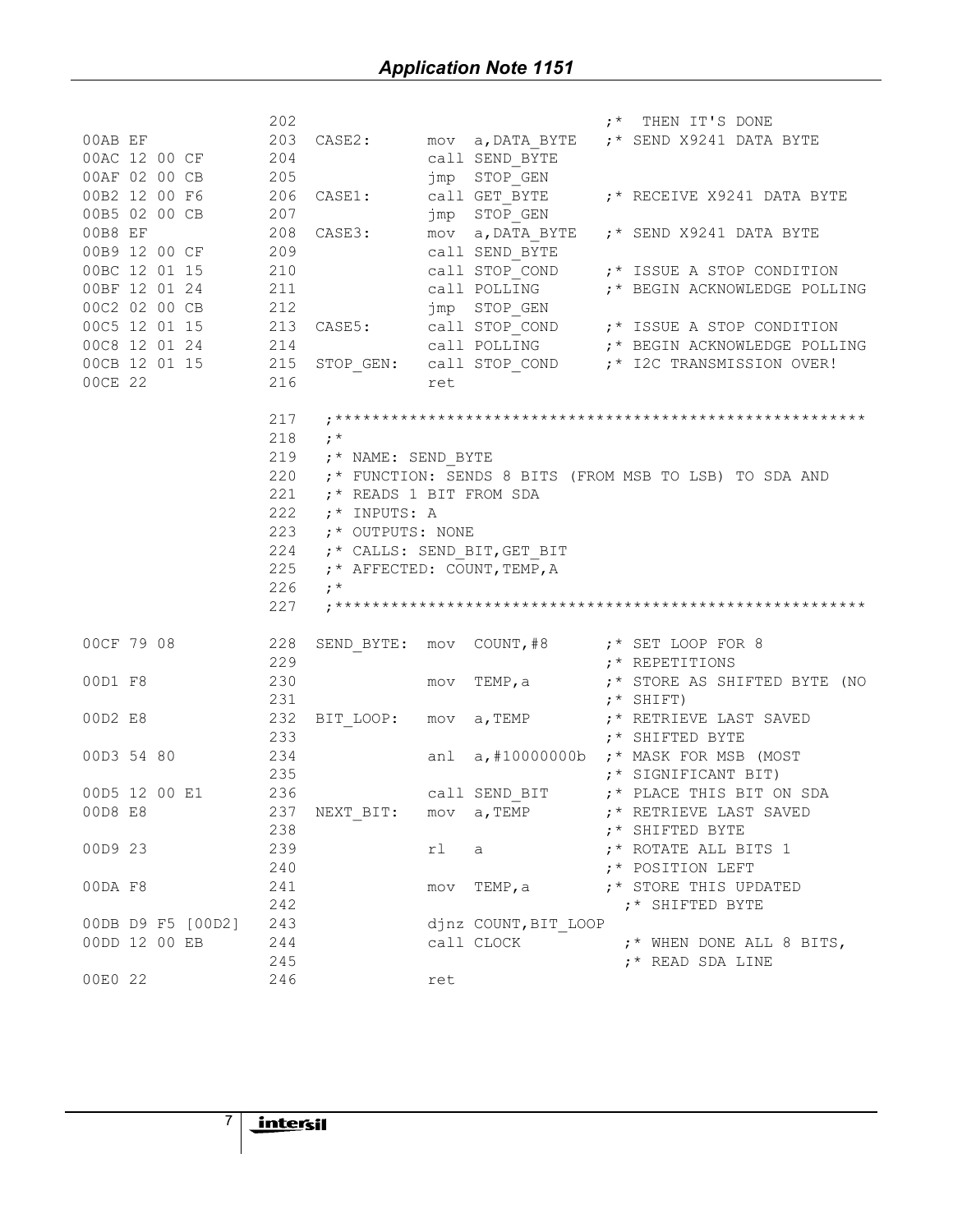|                                                                                                                        | 247<br>248<br>$:$ $*$<br>249<br>250<br>251<br>;* PULSE ON SCL<br>252<br>;* INPUTS: A<br>253<br>;* OUTPUTS: NONE<br>254<br>;* CALLS: CLOCK<br>255<br>;* AFFECTED: SDA<br>256<br>$\cdot^{\star}$<br>257 | ;* NAME: SEND BIT                                                                                                    | ;* FUNCTION: PLACES A BIT ON SDA AND INITIATES A CLOCK                                                                          |
|------------------------------------------------------------------------------------------------------------------------|-------------------------------------------------------------------------------------------------------------------------------------------------------------------------------------------------------|----------------------------------------------------------------------------------------------------------------------|---------------------------------------------------------------------------------------------------------------------------------|
| 00E1 C2 91 258<br>00E3 60 02 [00E7] 259<br>260<br>00E5 D2 91<br>00E7 12 00 EB 261<br>00EA 22                           | 262                                                                                                                                                                                                   | SEND BIT: clr SDA :* PULL SDA LOW<br>jz<br>ret                                                                       | SENT_ZERO ;* SHOULD SDA REALLY BE LOW?<br>setb SDA :* IF NOT, PULL SDA HIGH<br>SENT ZERO: call CLOCK ;* INITIATE A CLOCK PULSE  |
|                                                                                                                        | 263<br>264<br>$\cdot^{\star}$<br>265<br>;* NAME: CLOCK<br>266<br>267<br>268<br>269<br>;* INPUTS: NONE<br>270<br>;* OUTPUTS: C<br>271<br>;* CALLS: NONE<br>272<br>273<br>$\cdot^{\star}$<br>274        | ;* JUST IN CASE IT'S NEEDED<br>;* AFFECTED: SCL, C                                                                   | ;* FUNCTION: ISSUES A LOW-HIGH-LOW CLOCK PULSE OF<br>;* SUFFICIENT DURATION & READS SDA DURING THE HIGH PHASE,                  |
| 00EB 00<br>00EC D2 90 276<br>277<br>00EE 00<br>278<br>00EF 00<br>279<br>00F0 00<br>00F1 A2 91<br>00F3 C2 90<br>00F5 22 | 275<br>CLOCK:<br>280<br>281<br>282                                                                                                                                                                    | nop<br>nop<br>nop<br>clr SCL<br>ret                                                                                  | nop $f^*$ LET SDA SET-UP<br>setb SCL :* PULL SCL HIGH AND HOLD<br>mov c, SDA :* MOVE SDA BIT INTO CARRY FLAG<br>;* PULL SCL LOW |
|                                                                                                                        | 283<br>284<br>$\cdot$ $\cdot$ $\cdot$<br>285<br>;* NAME: GET BYTE<br>286<br>287<br>288<br>;* INPUTS: NONE<br>289<br>290<br>291<br>292<br>$; *$<br>293                                                 | ;* SENDS 1 BIT TO SDA<br>;* OUTPUTS: DATA BYTE<br>;* CALLS: CLOCK, SEND BIT<br>;* AFFECTED: COUNT, SDA, A, DATA BYTE | ;* FUNCTION: RECEIVES 8 BITS FROM SDA (MSB TO LSB) AND                                                                          |

8

 $\overline{\phantom{a}}$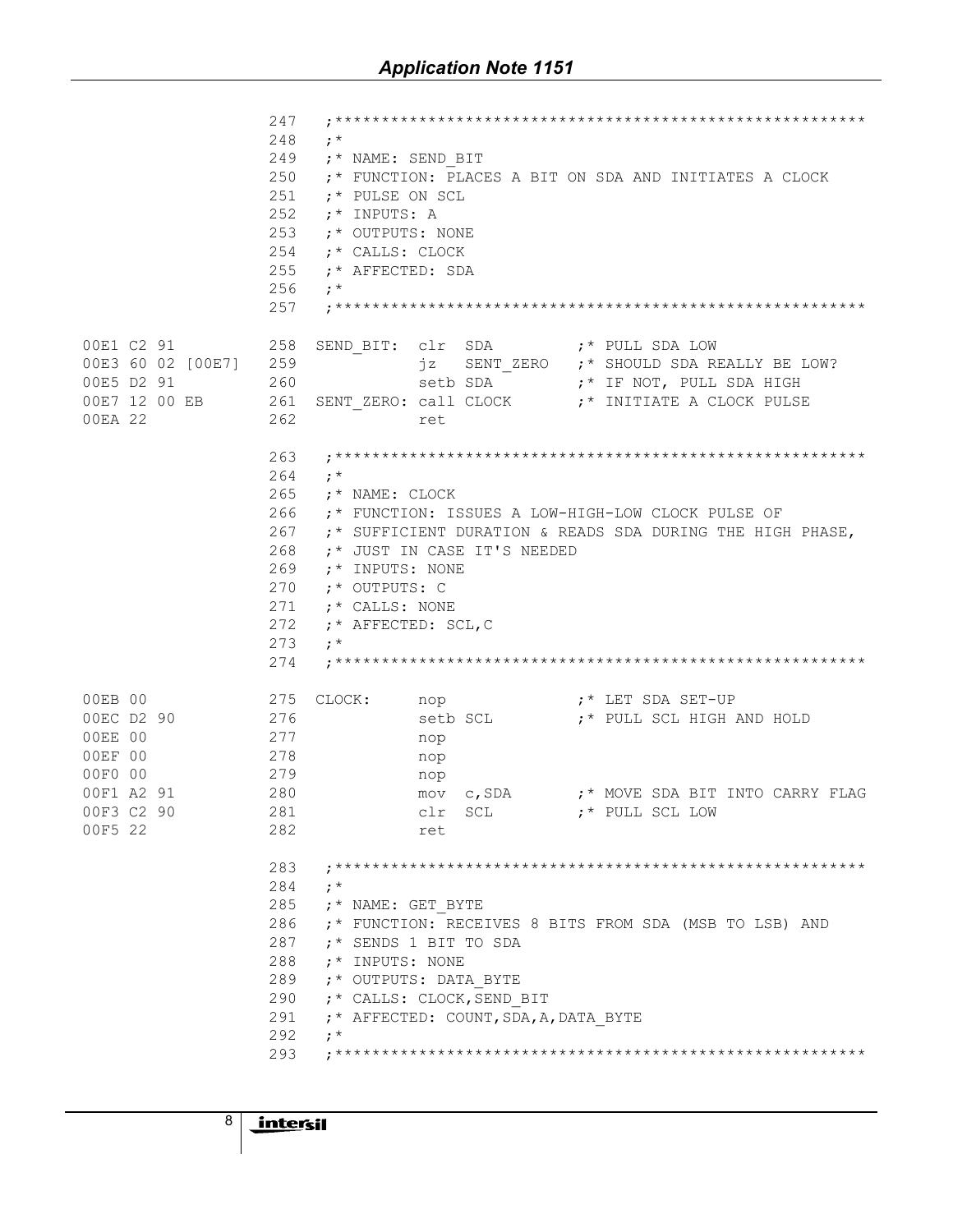| 00F6 D2 91                                                | 294<br>295                                             |                                       | GET BYTE: setb SDA ;* RECEIVER SHOULDN'T DRIVE SDA<br>$; *$ LOW             |
|-----------------------------------------------------------|--------------------------------------------------------|---------------------------------------|-----------------------------------------------------------------------------|
| 296<br>00F8 79 08                                         |                                                        |                                       | mov COUNT, #8 ; * SET LOOP COUNTER TO 8                                     |
| 297                                                       |                                                        |                                       | $;$ * REPETITIONS                                                           |
| 00FA 11 EB [00EB] 298<br>299                              |                                                        |                                       | GET LOOP: call CLOCK ;* CLOCK IN THE CURRENT BIT                            |
| 00FC 33                                                   | 300                                                    |                                       | rlc a <a>&gt; ;* RECONSTRUCT BYTE USING LEFT<br/><math>;*</math> SHIFTS</a> |
| 00FD D9 FB [00FA] 301                                     |                                                        | djnz COUNT, GET LOOP                  |                                                                             |
| 302<br>OOFF FF                                            |                                                        |                                       | mov DATA BYTE, a $:$ * STORE RETRIEVED BYTE                                 |
| 303                                                       |                                                        |                                       | $;*$ FOR USER                                                               |
| 0100 E4                                                   |                                                        |                                       | 304 clr a $: A \leftarrow \text{LOW (SENDING A 0)}$                         |
| 0101 11 E1 [00E1] 305 call END_BIT ;* SEND AN ACKNOWLEDGE |                                                        |                                       |                                                                             |
| 0103 22                                                   | 306                                                    | ret                                   |                                                                             |
|                                                           | 307                                                    |                                       |                                                                             |
|                                                           | 308<br>$\cdot^*$                                       |                                       |                                                                             |
|                                                           | 309                                                    | ;* NAME: START COND (START CONDITION) |                                                                             |
|                                                           | 310                                                    |                                       | ;* FUNCTION: ISSUES AN I2C BUS START CONDITION                              |
|                                                           | 311<br>;* INPUTS: NONE                                 |                                       |                                                                             |
|                                                           | 312<br>;* OUTPUTS: NONE                                |                                       |                                                                             |
|                                                           | 313<br>;* CALLS: NONE                                  |                                       |                                                                             |
|                                                           | 314<br>;* AFFECTED: SDA, SCL                           |                                       |                                                                             |
|                                                           | 315<br>$\cdot^{\star}$                                 |                                       |                                                                             |
|                                                           | 316                                                    |                                       |                                                                             |
| 0104 D2 91 317                                            |                                                        |                                       | START_COND: setb SDA ;* PULL SDA HIGH AND ALLOW SET-UP                      |
| 0106 D2 90 318                                            |                                                        |                                       | setb SCL ;* PULL SCL HIGH AND HOLD                                          |
| 0108 00<br>319                                            |                                                        | nop                                   |                                                                             |
| 0109 00<br>320                                            |                                                        | nop                                   |                                                                             |
| 010A 00<br>321                                            |                                                        | nop                                   |                                                                             |
| 322<br>010B 00                                            |                                                        | nop                                   |                                                                             |
| 010C C2 91 323                                            |                                                        | clr                                   | SDA ;* PULL SDA LOW (SCL=HIGH) AND HOLD                                     |
| 010E 00<br>324                                            |                                                        | nop                                   |                                                                             |
| 010F 00<br>325                                            |                                                        | nop                                   |                                                                             |
| 0110 00<br>326                                            |                                                        | nop                                   |                                                                             |
| 0111 00<br>327                                            |                                                        | nop                                   |                                                                             |
| 0112 C2 90<br>0114 22<br>329                              | 328                                                    | clr                                   | SCL ;* COMPLETE CLOCK PULSE                                                 |
|                                                           |                                                        | ret                                   |                                                                             |
|                                                           | 330                                                    |                                       |                                                                             |
|                                                           | 331<br>$\cdot^*$                                       |                                       |                                                                             |
|                                                           | 332                                                    | ;* NAME: STOP COND (STOP CONDITION)   |                                                                             |
|                                                           | 333                                                    |                                       | :* FUNCTION: ISSUES AN I2C BUS STOP CONDITION                               |
|                                                           | 334<br>:* INPUTS: NONE                                 |                                       |                                                                             |
|                                                           | 335<br>;* OUTPUTS: NONE                                |                                       |                                                                             |
|                                                           | 336<br>:* CALLS: NONE                                  |                                       |                                                                             |
|                                                           | 337<br>;* AFFECTED: SDA, SCL<br>338<br>$\cdot^{\star}$ |                                       |                                                                             |
|                                                           | 339                                                    |                                       |                                                                             |
|                                                           |                                                        |                                       |                                                                             |
| 0115 C2 91                                                | 340<br>STOP COND:                                      |                                       | clr SDA :* PULL SDA LOW AND HOLD                                            |
| 0117 D2 90                                                | 341                                                    |                                       | setb SCL ;* PULL SCL HIGH AND HOLD                                          |
| 0119 00                                                   | 342                                                    | nop                                   |                                                                             |

 $9 \mid$  intersil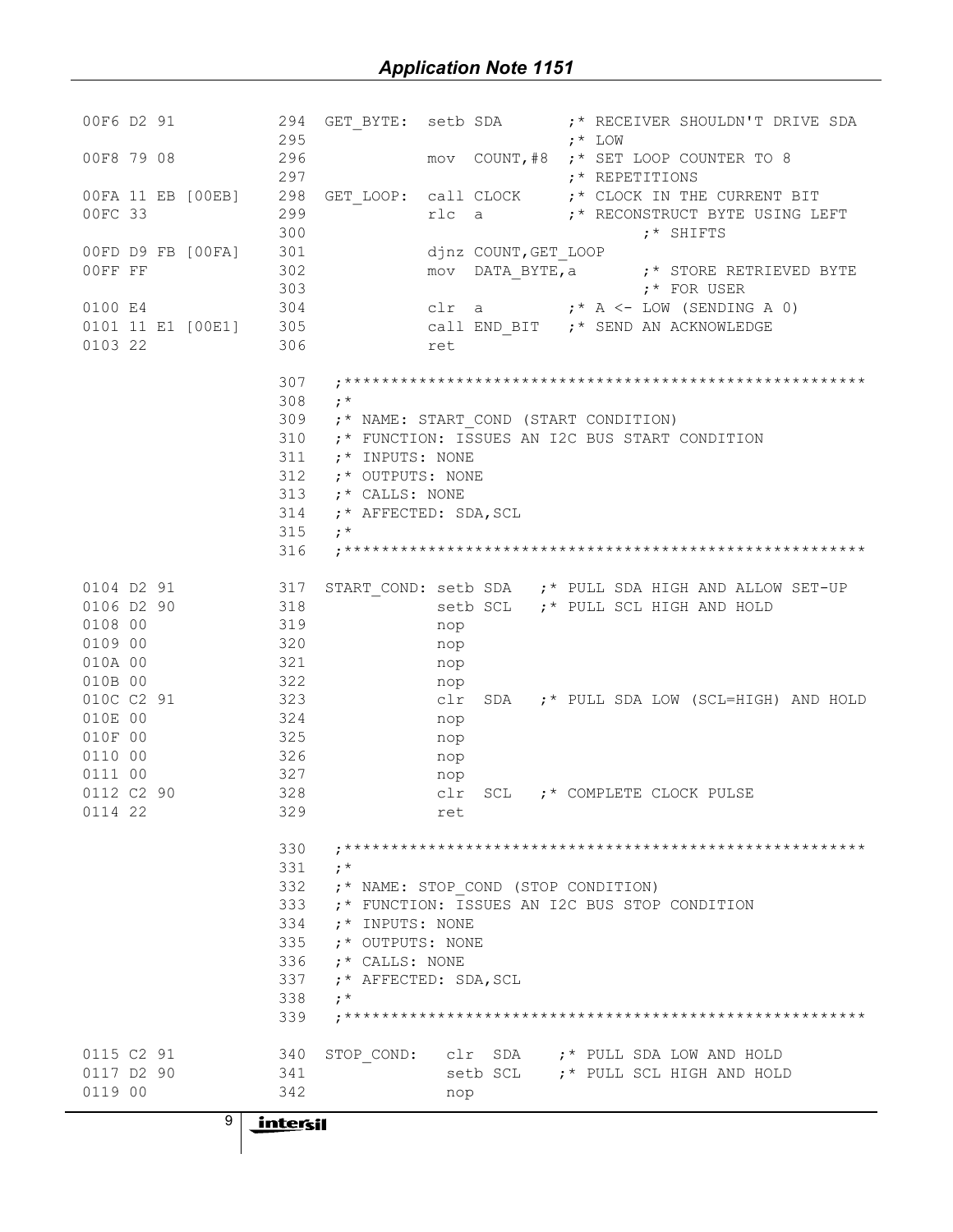| 011B 00           | 343<br>344                                    | nop<br>nop                                                                   |
|-------------------|-----------------------------------------------|------------------------------------------------------------------------------|
| 011C 00           | 345                                           | nop                                                                          |
| 011D D2 91        | 346                                           | setb SDA :* PULL SDA HIGH (SCL=HIGH)                                         |
| 011F 22           | 347                                           | ret                                                                          |
|                   | 348                                           |                                                                              |
|                   | 349<br>$\cdot$ $\cdot$ $\cdot$                |                                                                              |
|                   | 350                                           | ;* NAME: ACK SEND (SEND ACKNOWLEDGE)                                         |
|                   | 351                                           | ;* FUNCTION: SENDS AN ACKNOWLEDGE BIT TO COMPLETE SDA LINE                   |
|                   | 352<br>;* DATA READS                          |                                                                              |
|                   | 353<br>;* INPUTS: NONE<br>354                 |                                                                              |
|                   | ;* OUTPUTS: NONE<br>355<br>;* CALLS: SEND BIT |                                                                              |
|                   | 356<br>;* AFFECTED: A                         |                                                                              |
|                   | 357<br>$\cdot$ $\cdot$                        |                                                                              |
|                   | 358                                           |                                                                              |
| 0120 E4           | 359                                           | ACK SEND: $\text{clr}$ a $\qquad \qquad ;* A \leq LOW \text{ (SENDING A 0)}$ |
| 0121 11 E1 [00E1] | 360                                           | call SEND BIT ;* SEND THE BIT!                                               |
| 0123 22           | 361                                           | ret                                                                          |
|                   | 362                                           |                                                                              |
|                   | 363<br>$\cdot$ $\cdot$ $\cdot$                |                                                                              |
|                   | 364<br>365                                    | ;* NAME: POLLING (ACKNOWLEDGE POLLING FOR XFR WCR,                           |
|                   | $;*$ WRITE DR, GXFR WCR)<br>366               | ;* FUNCTION: SENDS DUMMY COMMANDS TO X9241 DURING AN                         |
|                   | 367                                           | ;* INTERNAL WRITE CYCLE SO THAT THE END OF THE CYCLE IS                      |
|                   | 368                                           | ;* MARKED BY AN ACKNOWLEDGE                                                  |
|                   |                                               |                                                                              |
|                   | 369<br>;* INPUTS: ADDR BYTE                   |                                                                              |
|                   | 370<br>;* OUTPUTS: NONE                       |                                                                              |
|                   | 371                                           | ;* CALLS: START COND, SEND BYTE                                              |
|                   | 372<br>$;$ * AFFECTED: C                      |                                                                              |
|                   | 373<br>$\cdot$ *                              |                                                                              |
|                   | 374                                           |                                                                              |
|                   |                                               | 0124 31 04 [0104] 375 POLLING: call START COND ;* REESTABLISH I2C PROTOCOL   |
| 0126 EE 376       |                                               | mov a, ADDR BYTE ;* ATTEMPT TO SEND A DUMMY                                  |
|                   | 377                                           | :* COMMAND                                                                   |
| 0127 11 CF [00CF] | 378<br>AGAIN:                                 | call SEND BYTE                                                               |
| 0129 40 F9 [0124] | 379                                           | jc POLLING<br>$;*$ IF C=1, THEN THERE WAS NO                                 |
|                   | 380                                           | ;* ACKNOWLEDGE                                                               |
| 012B 22           | 381                                           | ret                                                                          |
|                   | 382                                           |                                                                              |
|                   | 383<br>$\cdot$ $\cdot$ $\cdot$                |                                                                              |
|                   | 384                                           | $;*$ PUT MAIN PROGRAM HERE                                                   |
|                   | 385<br>$\cdot$ $\cdot$                        |                                                                              |
|                   | 386                                           |                                                                              |

ASSEMBLY END, ERRORS: 0, LAST CODE ADDRESS: 012BH, TOTAL BYTES: 299

 $10$ intersil

 $\mathbf{I}$